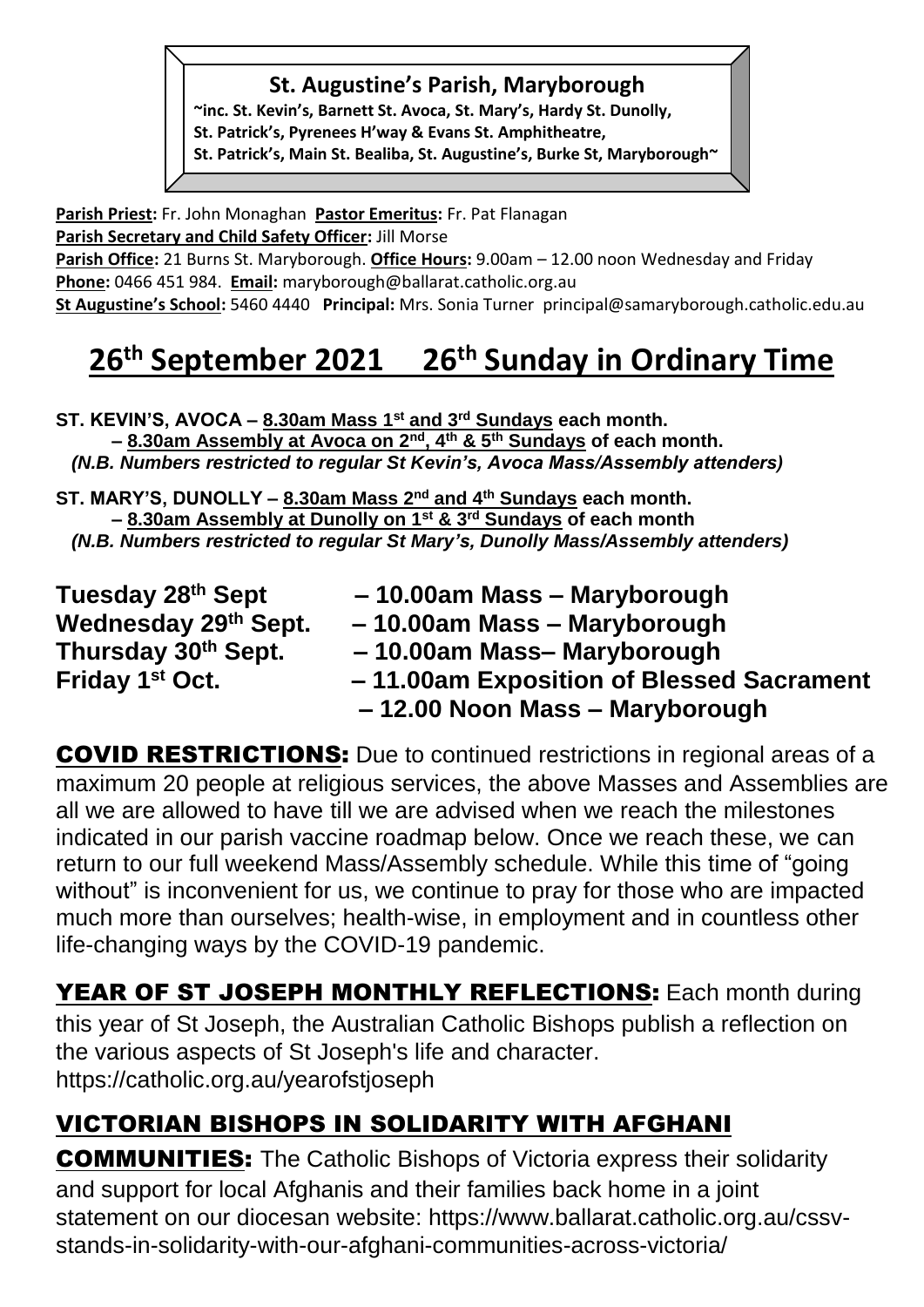## OUR PARISH VACCINE ROADMAP:

Now that Premier Daniel Andrews has announced our State's roadmap out of pandemic restrictions, we eagerly look forward to what this will mean for us. The two key stages for Places of Worship will be when **70%** of those 16 and over are fully vaccinated (approx. **26th October**) and when **80%** of those 16 and over are fully vaccinated (approx. **5 th November**).

When the **70%** stage is reached, we'll be allowed to have up to 30 people indoors and, when **80%**, up to our density limit that in St Kevin's, Avoca is 50, in St Mary's, Dunolly is 36 and in St Augustine's, Maryborough is 100+

These limits are **only** for those who are **fully vaccinated**. If anyone is less than fully vaccinated, **please book or walk in to be vaccinated ASAP** as we don't want to have to turn people away when we're able to return to our full parish Mass schedule beyond our currently permitted boundary of 20 people for weekday Mass and at Avoca and Dunolly and to allow us to recommence our Saturday evening and Sunday morning Maryborough Masses.

#### **Prayer for a Pandemic by Cameron Bellm**

*May we who are merely inconvenienced Remember those whose lives are at stake. May we who have no risk factors Remember those most vulnerable.*

*May we who have the luxury of working from home Remember those who must choose between preserving their health or making their rent.*

*May we who have the flexibility to care for our children when their schools close Remember those who have no options.*

*May we who have to cancel our trips Remember those that have no place to go. May we who are losing our margin money in the tumult of the economic market Remember those who have no margin at all.*

*May we who settle in for a quarantine at home Remember those who have no home. During this time when we cannot physically wrap our arms around each other, Let us yet find ways to be the loving embrace of God to our neighbors. Amen.*

**MIGRANT & REFUGEE SUNDAY 2021 – SEPTEMBER 26.** Pope Francis has chosen the theme, Towards An Ever Wider "We", for the 107th World Day of Migrant and Refugees, commemorated in Australia on Sunday, September 26, 2021. Download the 2021 kit from the Australian Catholic Migrant & Refugee Office <https://www.acmro.catholic.org.au/resources/migrant-refugee-kit/booklet>

## **Remembering those who have died:**

**We pray for those who died recently and those whose anniversaries are at this time: Francis Meade, Thomas Patrick Noonan, Vincent Dam, Montague Reed, Cath Maffescioni, Kel Nitschke, Dorothy Treloar, Angela Capuano, Elizabeth Ellen Maddison, Nicholas Halley and John Van den Beld.**